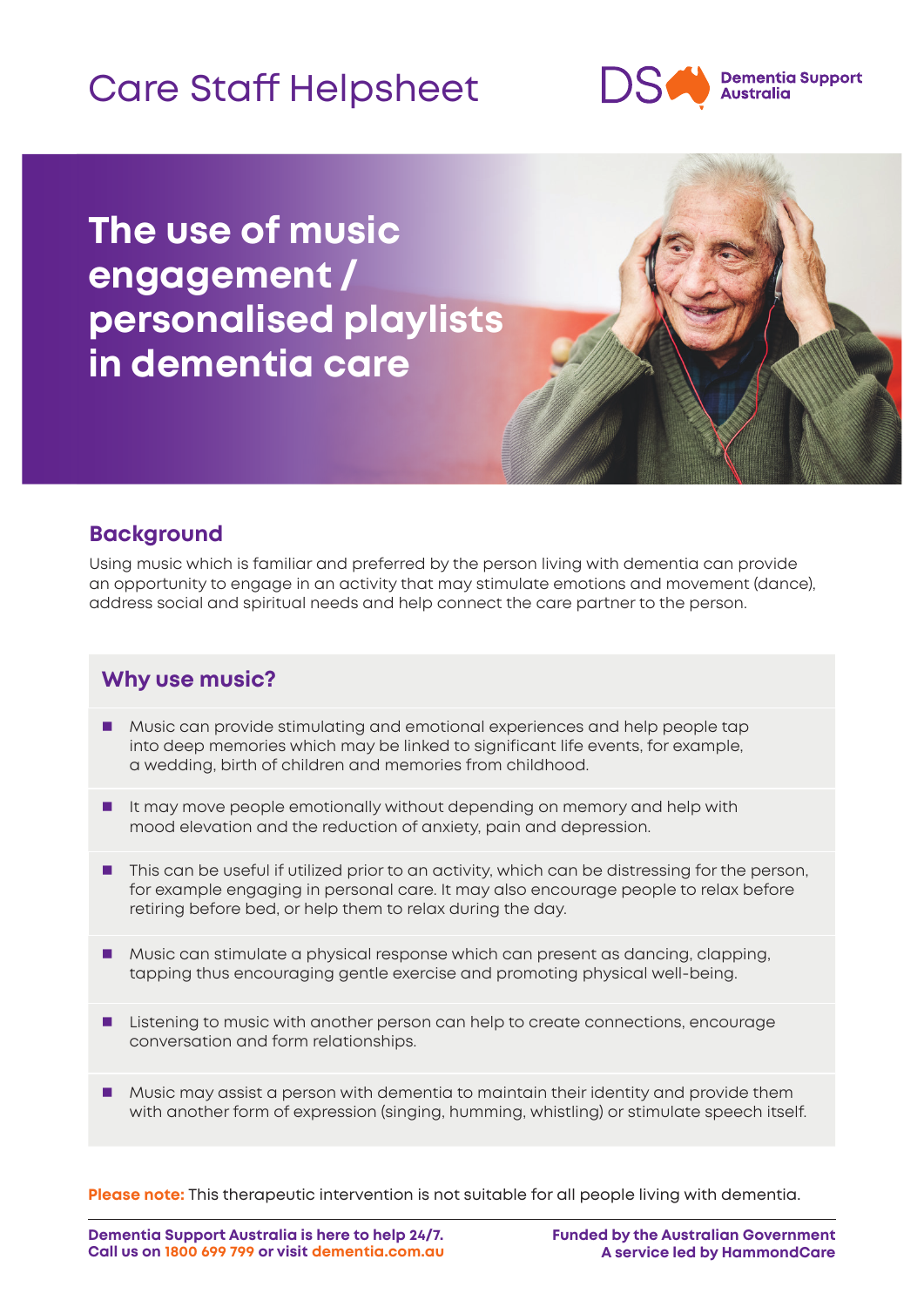## Care Staff Helpsheet



**Music has often been used as an alternative to medication to reduce the impact of behaviours and psychological symptoms of dementia, and such unmet needs as:**

- Agitation
- **Depression**
- **Anxiety**
- **Apathy**
- **Cultural and Spiritual Needs**
- Lack of Meaningful Stimulation / **Occupation**
- **Loneliness / Social Isolation**
- Reduced Sleep and Appetite

### **Who is likely to benefit?**

Depending on their level of interest, the following people are most likely to benefit from music engagement –

- **People who have had an historical** interest in music and respond well to it when played now
- People who have played a musical instrument in the past (or still do)
- **People for whom music has played an** important role in their cultural and/or spiritual expression
- Research shows that music can be effective in supporting people at all stages of dementia, but enjoyment of music can diminish over time for some people. As dementia advances music may need to be altered by a Registered Music Therapist to extend the enjoyment of it.

## **Introducing the person to music engagement**

It's important that carers and family members are informed of the purpose and value of using music engagement. They may also be the best source of knowledge of what the person used to enjoy listening to and, very importantly, what music they have not enjoyed listening to.

#### **Some suggested approaches could include:**

- If using headphones, ensure that the person wearing them is able to wear them comfortably and is happy for these to be on their head, in their ear, etc. for a period of time.
- When playing music, be mindful of the volume level – which may be too soft or too loud and adjust accordingly if the person expresses it so. If the person is unable to communicate this directly with speech, look for signs that they are uncomfortable with the volume level.
- You may wish to trial the volume of the headphones first. If done in front of the person, this can lead you to visually inviting the person to listen to them.
- To begin with, music engagement can be used for a definitive period of time, for example five – ten minutes, depending on the person's attention and engagement with it.
- When listening to the music, be sure to monitor the person's engagement; are they nodding, tapping, singing along? Or do they appear disengaged and uninterested?
- **If the person removes the headphones** themselves or becomes uncomfortable, stop the activity and try again at another time.
- Those facilitating the activity are encouraged to have some knowledge of the music that is being played so as to better gauge the person's response, if they don't like a particular song, or would prefer more of the same.